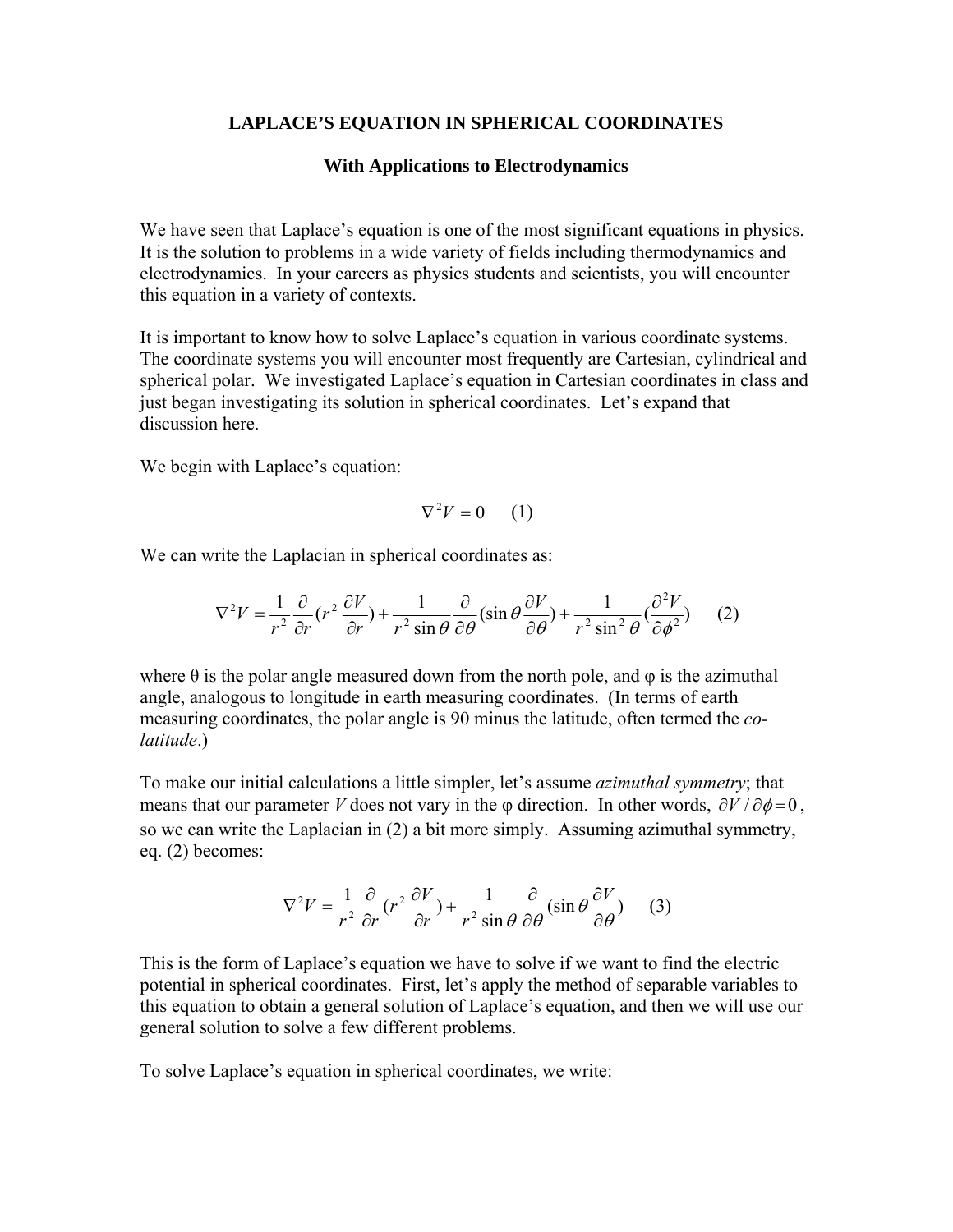$$
\nabla^2 V = \frac{1}{r^2} \frac{\partial}{\partial r} (r^2 \frac{\partial V}{\partial r}) + \frac{1}{r^2 \sin \theta} \frac{\partial}{\partial \theta} (\sin \theta \frac{\partial V}{\partial \theta}) = 0 \quad (4)
$$

### *First Step: The Trial Solution*

The first step in solving partial differential equations using separable variables is to assume a solution of the form:

$$
V = R(r)\Theta(\theta) \quad (5)
$$

where  $R(r)$  is a function only of r, and  $\Theta(\theta)$  is a function only of  $\theta$ . This means that we can set:

$$
\frac{\partial V}{\partial r} = R'(r)\Theta(\theta); \ \frac{\partial V}{\partial \theta} = R(r)\Theta'(\theta) \tag{6}
$$

Substituting the relationships in (6) into (4) produces:

$$
\nabla^2 V = \frac{\Theta(\theta)}{r^2} \frac{\partial}{\partial r} (r^2 R'(r)) + \frac{R(r)}{r^2 \sin \theta} \frac{\partial}{\partial \theta} (\sin \theta \Theta'(\theta)) = 0 \tag{7}
$$

If we multiply each term in (7) by  $r^2$  and then divide each term by  $V = R(r) \Theta(\theta)$ , we obtain:

$$
\nabla^2 V = \frac{1}{R(r)} \frac{d}{dr} (r^2 R'(r)) + \frac{1}{\Theta(\theta) \sin \theta} \frac{d}{d\theta} (\sin \theta \Theta'(\theta)) = 0 \quad (8)
$$

Notice that the derivates in (8) are no longer partial derivatives. This is because the method of separable variables has produced two terms; one is solely a function of *r* and the other is solely a function of *θ*.

### *Second Step: Separating Variables*

Equation (8) allows us to separate Laplace's equation into two separate ordinary differential equations; one being a function of *r* and the other a function of *θ*. As we have discussed in class, we realize that each term on the right hand side of (8) is equal to a constant. This means we can separate (8) into:

$$
\frac{1}{R(r)}\frac{d}{dr}(r^2R'(r)) = l(l+1) \quad \text{and} \quad \frac{1}{\Theta(\theta)\sin\theta}\frac{d}{d\theta}(\sin\theta\Theta'(\theta)) = -l(l+1) \tag{9}
$$

We now have two different ordinary differential equations which we will solve. We realize that the product of solutions will allow us to use eq. (5) (along with appropriate boundary conditions) to determine the solution to Laplace's equation. You may wonder we we choose to write the separation constant as something as non-obvious as *l(l+1)*.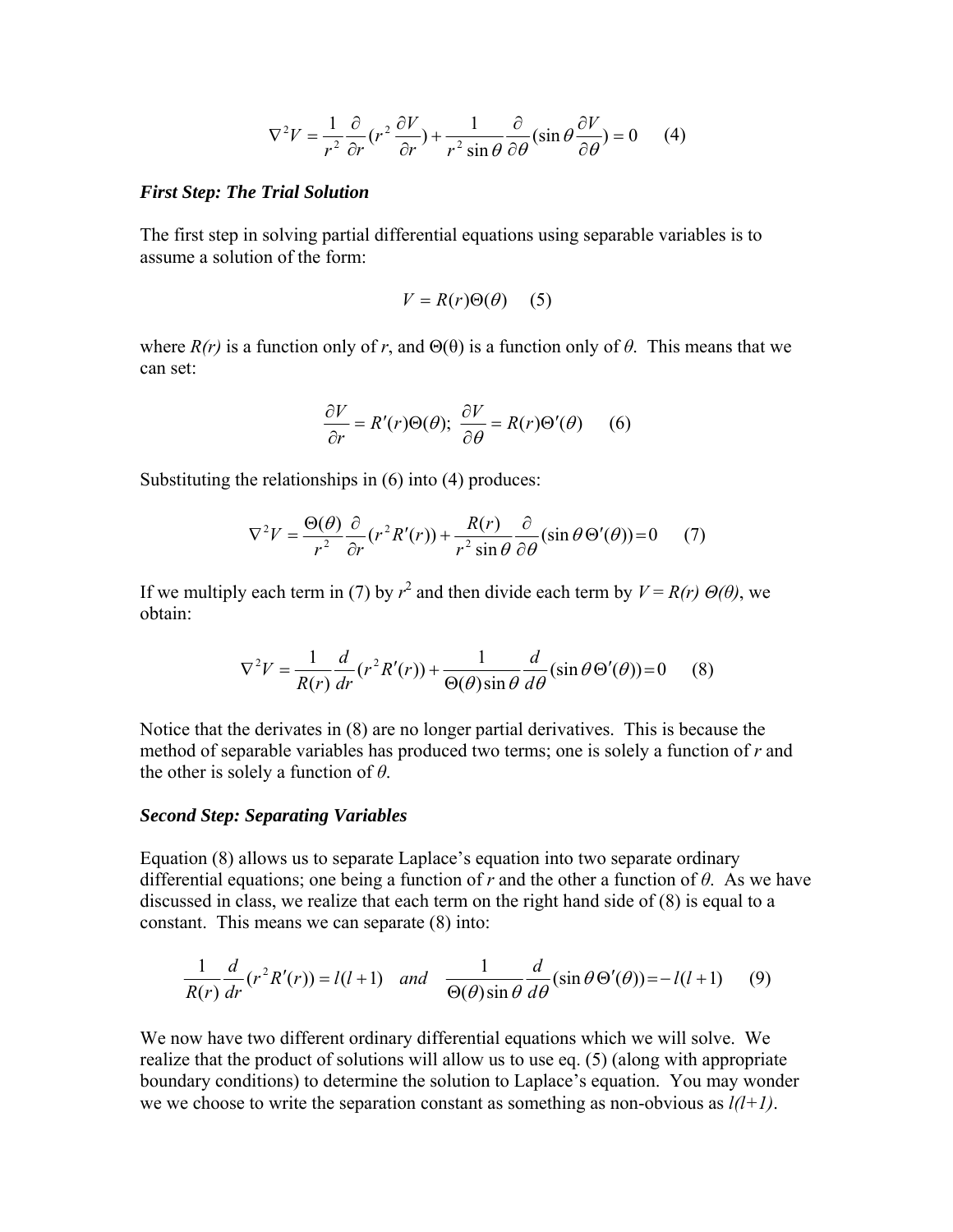The reason is that we have read ahead in the script, and know that by writing the separation constant in this way we will produce a well known differential equation whose solution we already know. Notice that separation constant is positive in one equation (the radial part) and negative in the other (the angular part); this is necessary so that the sum of equations is zero as required by Laplace's equation.

## *The radial equation*

Let's start by solving the radial equation of eq. (9).

We multiply through by *R(r)* and expand the derivate to find:

$$
r^{2} \frac{d^{2} R}{dr^{2}} + 2r \frac{dR}{dr} - l(l+1)R = 0 \qquad (10)
$$

This is a fairly simple example of a Frobenius (see [http://www.luc.edu/faculty/dslavsk/](http://www.luc.edu/faculty/dslavsk/courses/other/classnotes/frobeniusexample.pdf)courses/other/classnotes/frobeniusexample.pdf )differential equation. This is also an example of an Euler (or Cauchy) differential equation. See [http://www.luc.edu/faculty/dslavsk/](http://www.luc.edu/faculty/dslavsk/courses/other/classnotes/euler.pdf)courses/other/classnotes/euler.pdf for more details about solving Euler's equation.

Using either the method of Frobenius or methods of Euler's equations, we can find the solution to equation (10):

$$
R(r) = Ar^{l} + Br^{-(l+1)} \quad (11)
$$

where *A* and *B* are constants which will be determined once we apply specific boundary equations.

### *The angular equation*

We solve the angular portion of equation (9) by multiplying through by  $\Theta(\theta)$  and expanding the derivative to obtain:

$$
\frac{d^2\Theta}{d\theta^2} + \frac{\cos\theta}{\sin\theta}\frac{d\Theta}{d\theta} + l(l+1)\Theta = 0 \qquad (12)
$$

This is actually a differential equation you are very familiar with, although perhaps not in this exact form. Refer back to the solutions for the very first homework set of the semester, [http://www.luc.edu/faculty/dslavsk/](http://www.luc.edu/faculty/dslavsk/courses/phys301/homework/phys301hw1s.pdf)courses/phys301/homework/phys301hw1s.pdf and review again the solutions to problems 4 and 5. You will see that the equation you have derived in (12) is just the well known Legendre equation. We know that the solutions to the Legendre equation are the Legendre polynomials,  $P_l(\cos \theta)$ .

# *Third Step: Constructing the complete solution*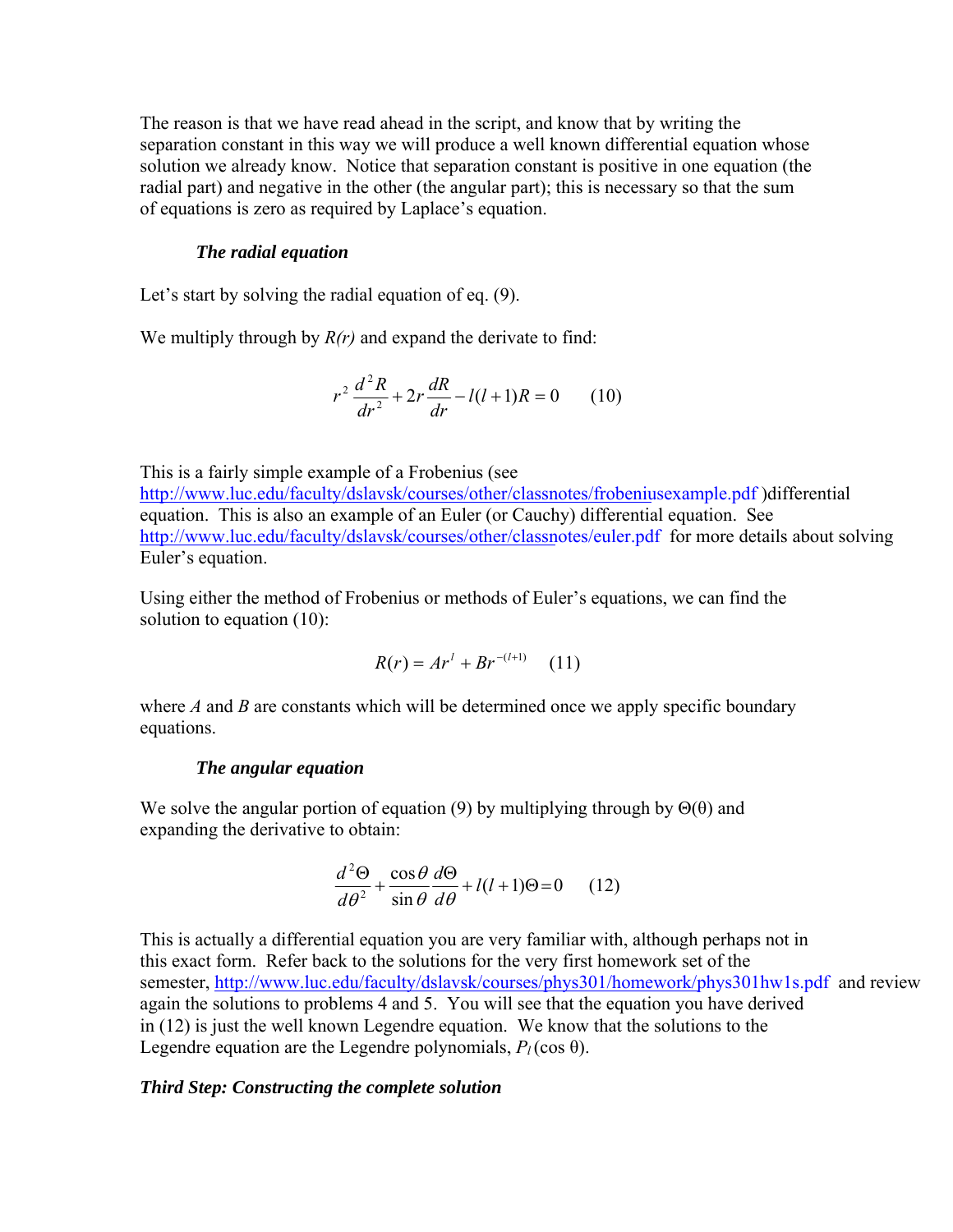Having separated Laplace's equation into two ordinary differential equations, we can use the results above to substitute into eq. (5) to realize that the general solution to Laplace's equation in spherical coordinates will be constructed of a sum of solutions of the form:

$$
V(r,\theta) = (Ar^{l} + Br^{-(l+1)})P_{l}(\cos\theta)
$$
 (13)

From our experience with Laplace's equation in Cartesian coordinates, we know that the full solution will be constructed by taking a sum of solutions of the form of (13); in other words, our general solution to Laplace's equation in spherical coordinates is:

$$
V(r,\theta) = \sum_{l=0}^{\infty} (A_l r^l + B_l r^{-(l+1)}) P_l(\cos \theta)
$$
 (14)

Now, all we need are boundary conditions to determine the values of the coefficients *Al* and  $B_l$ .

## *Applying Boundary Conditions*

### *First Example (Boas pp. 647-649)*

Let's see how we can use (14) as the starting point to determine a solution to Laplace's equation with specific boundary conditions. For this purpose, let's use the example in Boas pp. 647-649. Without any loss of meaning, we can use talk about finding the potential inside a sphere rather than the temperature inside a sphere. So, let's assume there is a sphere of radius *a*, and the potential of the upper half of the sphere is kept at a constant +100, and the potential of the lower half of the sphere is held at 0. How can we determine the potential at any point inside the sphere?

First, let's write the boundary conditions as:

$$
V = \begin{cases} 100, & 0 < \theta < \pi/2 \quad \text{or} \quad 0 < \cos \theta < 1 \\ 0, & \pi/2 < \theta < \pi \quad \text{or} \quad -1 < \cos \theta < 0 \end{cases}
$$

Remember that the "north pole" of the sphere corresponds to  $\theta = 0$ , and  $\theta = \pi/2$  in the equatorial plane. Now, let's look a bit more closely at (14). We are asked to find the potential at any point inside the sphere. This regime includes, of course, the point  $r=0$ , and we can look at (14) and realize that the solution diverges at  $r=0$  unless  $B_l = 0$ . Applying the necessity for a meaningful physical solution to this problem allows us to set all coefficients  $B_l$  to zero, so that (14) simplifies to:

$$
V(r,\theta) = \sum_{l=0}^{\infty} A_l r^l P_l(\cos \theta) \qquad (15)
$$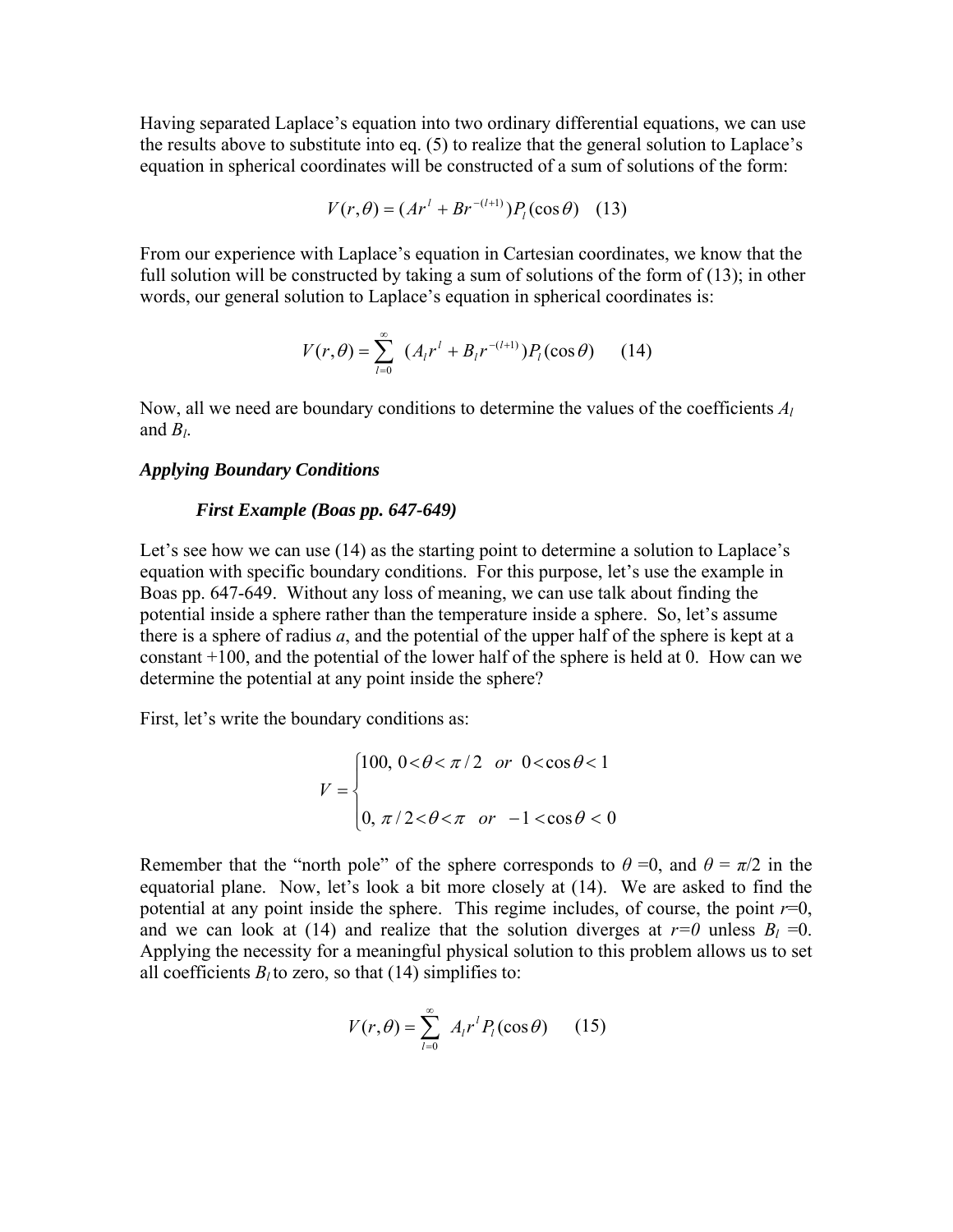Now, we use the boundary condition for the surface of the sphere. When  $r = a$ , we know that  $V = 100$  in the upper half sphere and  $V = 0$  in the lower half sphere. This means we can write (15) as:

$$
V(r,\theta) = \sum_{l=0}^{\infty} A_l a^l P_l(\cos \theta) = 100 \text{ for } 0 < \cos \theta < 1 \tag{16}
$$

The expression in (16) should look familiar to us: we are seeking to write a function (in this case the function equals the constant 100) in terms of an infinite series. We have seen how to do this using both Fourier series and Legendre Polynomials. We know that our function can be expanded in a series *if and only if we can expand that function in terms of a complete set of orthogonal functions*. Fourier series are possible because sin and cos represent a complete set of orthogonal functions on  $(-\pi, \pi)$ ; expansion in terms of Legendre polynomials is possible since we have learned that Legendre polynomials are a complete set of orthogonal functions on (-1, 1).

Thus, we can expand any function  $f(x)$  on  $(-1, 1)$  as:

$$
f(x) = \sum_{l=0}^{\infty} c_l P_l(x) \qquad (17)
$$

where the coefficients,  $c_l$  are determined by:

$$
c_{l} = \frac{2l+1}{2} \int_{-1}^{1} f(x)P_{l}(x)dx \qquad (18)
$$

We can see that equation (17) applies to eq. (16) with  $f(x) = 100$ , and  $c_l = A_l a^l$ , or

$$
A_l = \frac{c_l}{a^l} \qquad (19)
$$

All we have to do now is determine the values of the coefficients  $c_l$  from (18), substitute these values into (19) and then use those values of  $A_l$  in (15) to determine the complete solution to the potential inside the sphere.

We can determine several of the coefficients  $c_l$  easily by direct integration; in fact this is done in Boas on p. 581. Using these Legendre coefficients with  $f(x) = 100$  and substituting into (16) we obtain an explicit expansion of our solution for  $V(r, \theta)$ :

$$
V(r,\theta) = 100[\frac{1}{2}(\frac{r}{a})^0 P_0(\cos\theta) + \frac{3}{4}\frac{r}{a}P_1(\cos\theta) - \frac{7}{16}(\frac{r}{a})^3 P_3(\cos\theta) + ...]
$$
 (20)

and you can expand the various Legendre polynomials explicitly in terms of cosθ if you wish, but there is really no need to go beyond the expression as it is written in  $(20)$ .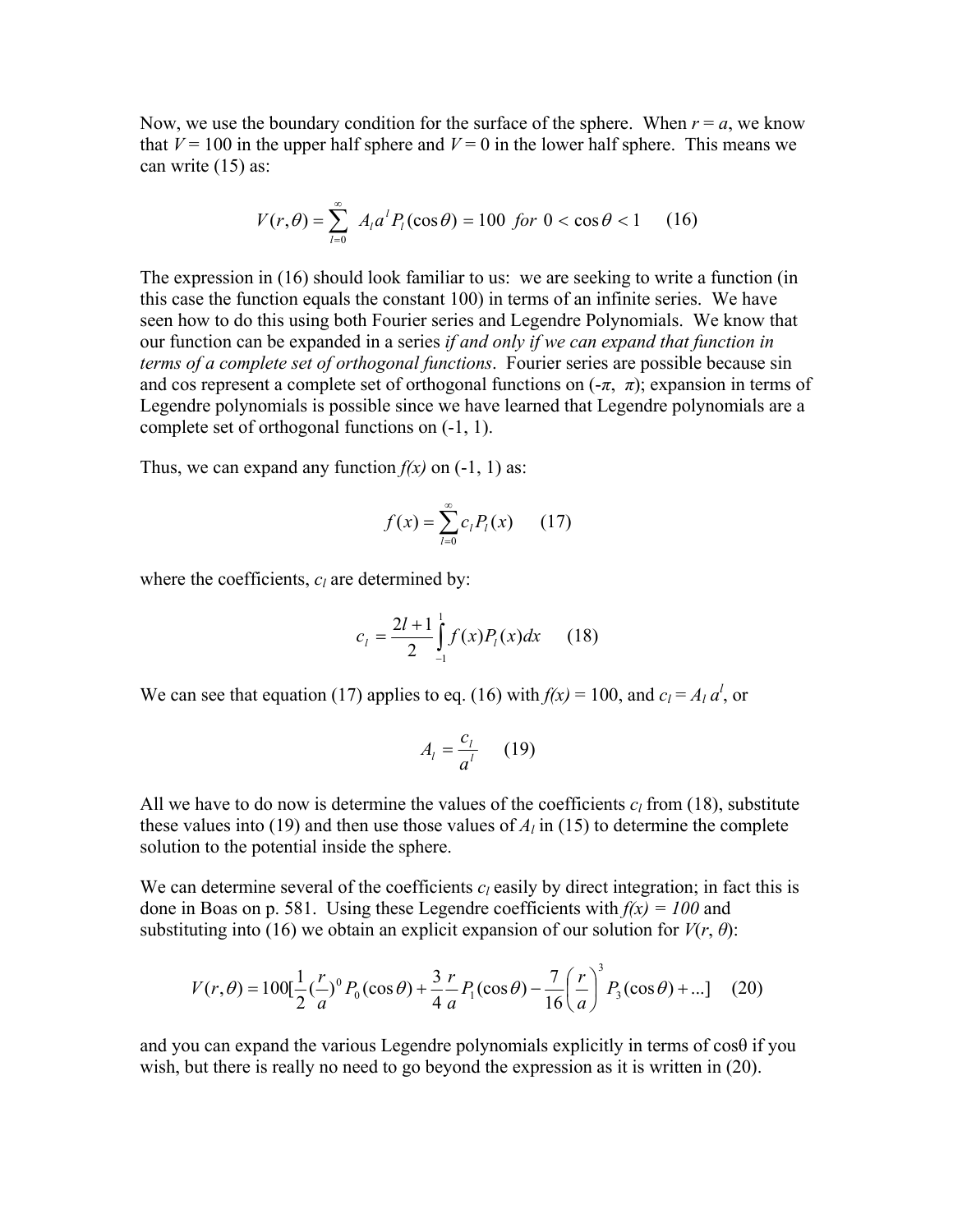### *Second Example*

Consider a sphere of radius *a* that has a potential on its surface given by:

$$
V(a,\theta) = V_0 \cos^2 \theta \qquad (21)
$$

and we are asked to find the potential at points *exterior* to the sphere. We go back to eq. (14) and begin to apply boundary conditions. First, we realize that  $A_l$  must go to zero since  $r$  can get very large, allowing us to simplify  $(14)$  as:

$$
V(r,\theta) = \sum_{l=0}^{\infty} B_l r^{-(l+1)} P_l(\cos \theta)
$$
 (22)

Now, we apply the boundary condition (21) and obtain:

$$
V(a,\theta) = \sum_{l=0}^{\infty} B_l a^{-(l+1)} P_l(\cos \theta) = V_0 \cos^2 \theta \qquad (23)
$$

This is just another form of eq. (17). Here, the function  $f(x)$  is  $V_0 \cos^2 \theta$ , and the coefficient  $B_l a^{-(l+1)}$  stands in the place of  $c_l$ . So, our task now is very familiar: compute the coefficients  $c_l$  using (18), use these to determine the values of  $B_l$ , and substitute these values of  $B_l$  into (22) to find our complete solution.

Let's begin by finding the coefficients  $c_l$ . We can set  $x = \cos \theta$ ; since  $\theta$  varies from 0 to  $\pi$ . *x* then varies from -1 to 1, which is very convenient in calculating Legendre coefficients since the Legendre polynomials are a complete, orthogonal set on (-1, 1). With this substitution, we will calculate our coefficients  $c_l$  from:

$$
c_{l} = \frac{2l+1}{2} \int_{-1}^{1} f(x)P_{l}(x)dx = \frac{2l+1}{2} \int_{-1}^{1} V_{0}x^{2}P_{l}(x)dx = V_{0} \cdot \frac{2l+1}{2} \int_{-1}^{1} x^{2}P_{l}(x)dx \quad (24)
$$

The final integral on the right is pretty easy to do; Legendre polynomials are, well, polynomials, and multiplying them by  $x^2$  just produces another polynomial which is easy to integrate between these limits. But let's think a bit more and make our lives even easier. We recall that Legendre polynomials are even functions for even values of *l*, and are odd functions for odd values of *l*. This means that all  $c_l$  for odd *l* vanish since the integrand in (24) becomes the product of an even function  $(x^2)$  and an odd function  $(P_1(x))$ for an odd *l*). This means the integrand in (24) is odd whenever *l* is odd, and the integral of an odd function between limits symmetric with respect to the origin vanishes.

Let's compute coefficients: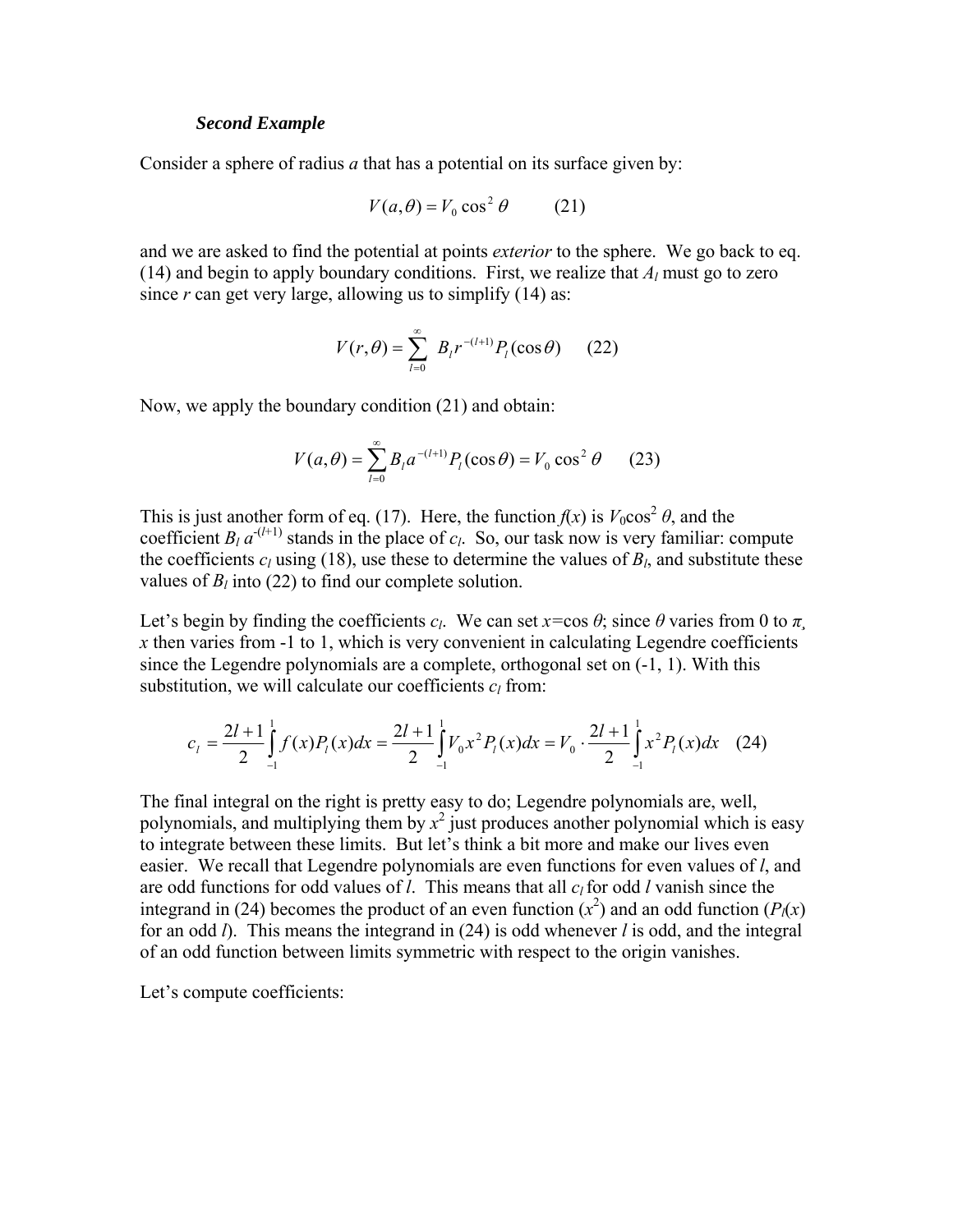$$
c_0 = \frac{1}{2} V_0 \int_{-1}^{1} x^2 P_0(x) dx = \frac{1}{2} V_0 \int_{-1}^{1} x^2 dx = \frac{1}{3} V_0
$$
  
(25)  

$$
c_2 = \frac{5}{2} V_0 \int_{-1}^{1} x^2 P_2(x) dx = \frac{5}{2} V_0 \int_{-1}^{1} x^2 (\frac{3x^2}{2} - \frac{1}{2}) dx = \frac{2V_0}{3}
$$

You will find that all higher index coefficients vanish; does it make sense that this function is expressible in terms of only  $P_0(x)$  and  $P_2(x)$ ?

There are only two terms which will contribute to the series expansion of *V*, namely the *l*=0 and *l*=2 terms. We remember from before that we use our values of  $c_l$  to find the values of  $B_l$  that substitute back into (22); eq. (23) tells us that:

$$
B_l = c_l a^{l+1}
$$
, so  $B_0 = c_0 a^1 = \frac{V_0 a}{3}$ ;  $B_2 = c_2 a^3 = \frac{2V_0 a^3}{3}$  (26)

Using these values of  $B_l$  in our general solution (22) gives us the complete answer to this problem:

$$
V(r,\theta) = B_0 r^{-1} P_0(\cos \theta) + B_2 r^{-3} P_2(\cos \theta) = \frac{V_0}{3} [(\frac{a}{r}) + 2(\frac{a}{r})^3 P_2(\cos \theta)] \tag{27}
$$

#### *Third Example*

Let's say now that we want to find the potential outside a sphere of radius *a* whose surface is held at a potential given by  $V_0 \cos(3\theta)$ . We know that since we are dealing with exterior points our solution will be of the form of eq. (22), and that we will have to find the coefficients  $B_l$ . The process we follow is identical to the example immediately above, except now  $f(x) = V_0 \cos(3\theta)$  rather than  $V_0 \cos^2 \theta$ . We saw in the example above how we could simplify our calculations by realizing we could set  $x^2 = \cos^2 \theta$ ; we would like to express our current  $f(x)$  in terms of  $x = cos \theta$ , but we will have to do a little trig and algebra manipulation to accomplish this.

Let's start by writing  $cos(3\theta) = cos(2\theta + \theta)$ . We now expand this as:

$$
\cos(2\theta + \theta) = \cos 2\theta \cos \theta - \sin 2\theta \sin \theta = (\cos^2 \theta - \sin^2 \theta) \cos \theta - 2\sin^2 \theta \cos \theta
$$

$$
= \cos \theta \left[ \left\{ \cos^2 \theta - (1 - \cos^2 \theta) \right\} - 2(1 - \cos^2 \theta) \right] = 4\cos^3 \theta - 3\cos \theta = 4x^3 - 3x \quad (28)
$$

where  $x = \cos \theta$ .

Now it is a fairly straightforward task to find the necessary coefficients to solve our problem. We follow the example of eq. (24), now with  $f(x) = V_0(4x^3 - 3x)$ , and solve for *cl*: